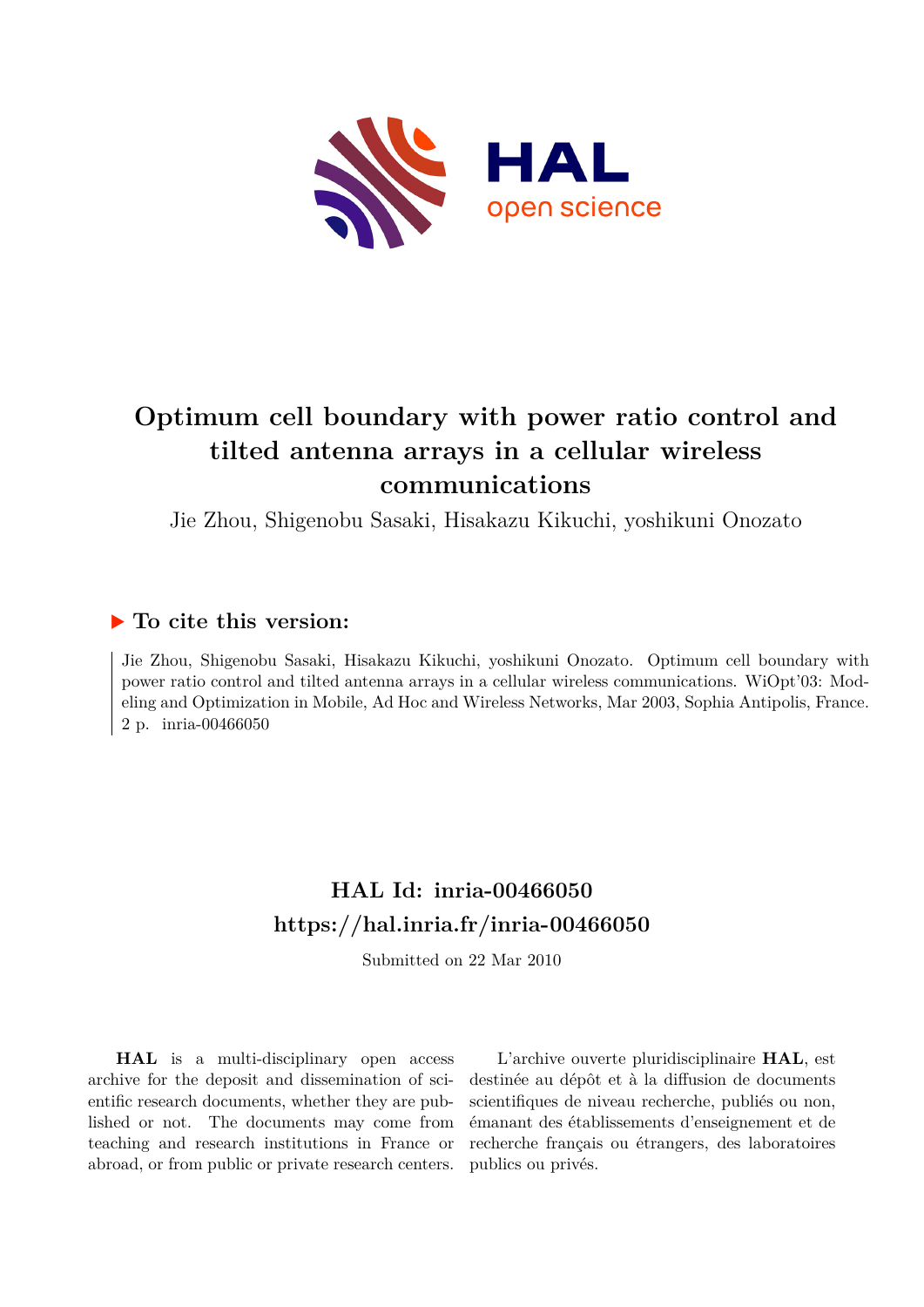# - 
 ! #"\$%&
')(\*+,-./10&
'#23.
' and the state of the state of the state of the state of the state of the state of the state of the state of the

Jie Zhou<sup>†</sup>, Shigenobu Sasaki<sup>†</sup>, Hisakazu Kikuchi<sup>†</sup> and Yoshikuni Onozato<sup>‡</sup>

<sup>†</sup>Dept. of Electrical and Electronic Engineering, Niigata University, 950-2181, Japan <sup>‡</sup>Dept. of Computer Science, Gunma University, 376-8515, Japan

# **ABSTRACT**

In this paper, we propose the soft boundary concept achieved by dynamic titled antenna to solve the issue of traffic congestion occurred in cellular wireless systems. The tilted antenna array can provide the merit of traffic balance and also achieve the optimization of the signal-to-interference ratio  $(SIR)$  at receivers by automatically tilting the antenna and implementing the soft boundary among cells, corresponding to the variation of traffic.

## I. Introduction

The capacity of a CDMA cellular system is determined by a volume of the interference including the internal interference and multi-cross interference. Any decrease in the interference will directly result in the increase in the system capacity. From K.C.Whang's research results[1][2][3], a tilted antenna array can be used to reduce the interference in hierarchical macrocell/microcell systems, in two tiers sharing the same spectrum.

In real cellular environments, that is non-uniform radio environments, non-uniform user distributions dominate and thus, the performance characteristics differ among cells, and communication quality varies rapidly [4]. Given these backgrounds, we propose the soft boundary concept achieved by dynamic titled antenna to solve the issue of traffic congestion GX]]8INnVnVB`ã@CRã]8BlPlCINlCTQnÛ@PnVBlPBUVUUºwXUVdVB8uUµh <sup>Ï</sup>ENBçdV@PlCd°B`ãTQRFd°BRNRNTTQnV| ray can provide the merit of traffic balance and also achieve the optimization of the signal-to-interference ratio  $(SIR)$  at receivers by automatically tilting the antenna and implementing the soft boundary among cells, corresponding to the variation of traffic.

#### ÃÃ8Ä óoôÆõXöø÷,ÉÇÊiõXùúHÅiÊûú ÍÎùÎÆ8õFÊ ÅoÆ8õFÅÅiúÐü\_úHÆ8ÆõXȵÅ

A) Tilted antenna array: Figure 1 depicts the 60-degree directional antenna pattern that covers a sector with the same TQRXdVB8RNRHT;OQTQRNHTIQRNAHTIQRNFd°TQRNHTIQRNFd°TQLOGTQRNHTIQRNHTIQRNFd°TQL-XONVB8DVDINIQRNFd°TQRNHTIQRNFdVDVD shown in Figs.1 and  $2(a)$ . Of primary concern here is the horizontal antenna pattern when the antenna is tilted down by a Tarnoqlapara tarnoqlapara tarnoqlapara tarnoqlapara tarnoqlapara tarnoqlapara tarnoqlapara tarnoqlapara tarnoq pattern of the tilted antenna array is known, the horizontal d'activaria de la componencia de la componencia de la componencia de la componencia de la componencia de la co <sup>Ï</sup>ENB8RiLHdVENB-RHGJnVuTQlC@C[8B8`ãvJBnVd°@C]8TQliTJRFdVB8RNRHT6OJTQ@CRÓGQjdVENBuTJ@CRÓlCGQSrB can be approximately expressed by [1] [2]

$$
G(\phi, \gamma) = \begin{cases} 1 - \left(\frac{\phi}{BW}\right)^2, & 0 \le \phi \le BW \\ \gamma & otherwise \end{cases}
$$
 and

where  $BW$  is the beam-width of the used tilted antenna array that is assumed to be 10 degrees as an example to be investigated.  $\gamma$  is 0.1 (or -10 dB) and  $\phi$  is the angle drifted off by  ${\rm 0}$  degree in vertical plane and increasing up to BW, which corresponds to -10 dB in antenna gain. In Fig. 2(b), the solid line denotes the vertical pattern for an un-tilted antenna (i.e.,  $\theta = 0$  degree). When the antenna is tilted by a  $\theta$ , the vertical pattern will subsequently shift right as the dashed line.

B) Non-uniform user distribution models: For simplicity, we consider the simple one-dimensional models in which users are located continuously over the whole cell area (sector ta iEHBpRFinst i de la constantino de la constantino de la constantino de la constantino de la constantino de la constantino de la constantino de la constantino de la constantino de la constantino de la constantino de la density that is considered as only the function of distance  $r$ (the distance between a point to base station) that means it is non-uniform distribution to r and uniform distribution to dvenniboda indiana indiana komzumatika komzumatika komzumatika komzumatika komzumatika komzumatika komzumatika



Fig. 1 Cellular geometry and tilted antenna



Fig. 2 Radiation pattern of a tilted antenna array

 $T(r)$  are assumed as follows[3]

Case 1: 
$$
T(r) = \frac{N}{R^2} \cdot r
$$
 (2)

Case 2: 
$$
T(r) = \frac{2N}{e^{2R} - 2R - 1} \cdot (e^r - 1)
$$
 (3)

Case 3: 
$$
T(r) = \frac{N}{R} [1 - m \cdot \sin (\frac{\pi}{R}r)]
$$
 (4)

#### $\overline{\text{III}}$  D<sub>an</sub>formanae Ereluction

 $\cdots$ i $\cdots$ ful investigation must be focused on the evaluation of boundary shift point,  $R_s$ , and the impact of tilted angle,  $\theta$ , in respective user distribution models. For  $BS_a$  and  $BS_b$ ,  $SIR_a$ and  $SIR<sub>b</sub>$  are given as follows [3]

$$
SIR_{a} = \frac{1}{v(N_{a} - 1) + I_{ba}^{ext}/S_{a}}
$$

$$
SIR_{b} = \frac{1}{v(N_{b} - 1) + I_{ab}^{ext}/S_{b}}
$$
(5)

where  $N_a$  and  $N_b$  are the total number of users in sector TARNIBB<del>B8UVG —</del> TO CUDVENT TO DELL'INDOOR AND DELL'INDOOR AND DELL'INDOOR AND DELL'INDOOR AND DELL'INDOOR AND DELL'INDOOR AND DELL'INDOOR AND DELL'INDOOR AND DELL'INDOOR AND DELL'INDOOR AND DELL'INDOOR AND DELL'INDOOR AND  $\alpha$  is the state  $\alpha$  and  $\alpha$  and  $\alpha$  and  $\alpha$  and  $\alpha$  $\mathcal{C}$  is the distribution of  $\mathcal{B}$ 

TARNIA BARAHASTA DI BARAHASTA DI BARAHASTA DI BARAHASTA DI BARAHASTA DI BARAHASTA DI BARAHASTA DI BARAHASTA DI UºçTQlClq]GQugNTQnVB8`âÛ@CdVEâdVENBGQINdV|~]B8lPlm@CRXdVB8nVjÖB8nVB8RH]8BXh <sup>Ï</sup>EH@PU-@PU>BUVgrB8| çý ÷,ÉÇÊiÍ tiõXÊEÉȵöãËiùÖúçÉEï¥ð¥ñØÍÎÅÆ
viõ@EÉÈ>úHÈZÊùÎÍÎÅyx<sup>þ</sup> ÜGJn!dVENB forward link, since the in-cell transmissions are synchronous can be made to reduce significantly. We note that some amount of multi-path propagation degrades the orthogonality. It will result in some in-cell interference, but this will be cially true if RAKE receivers are adopted and some scram-